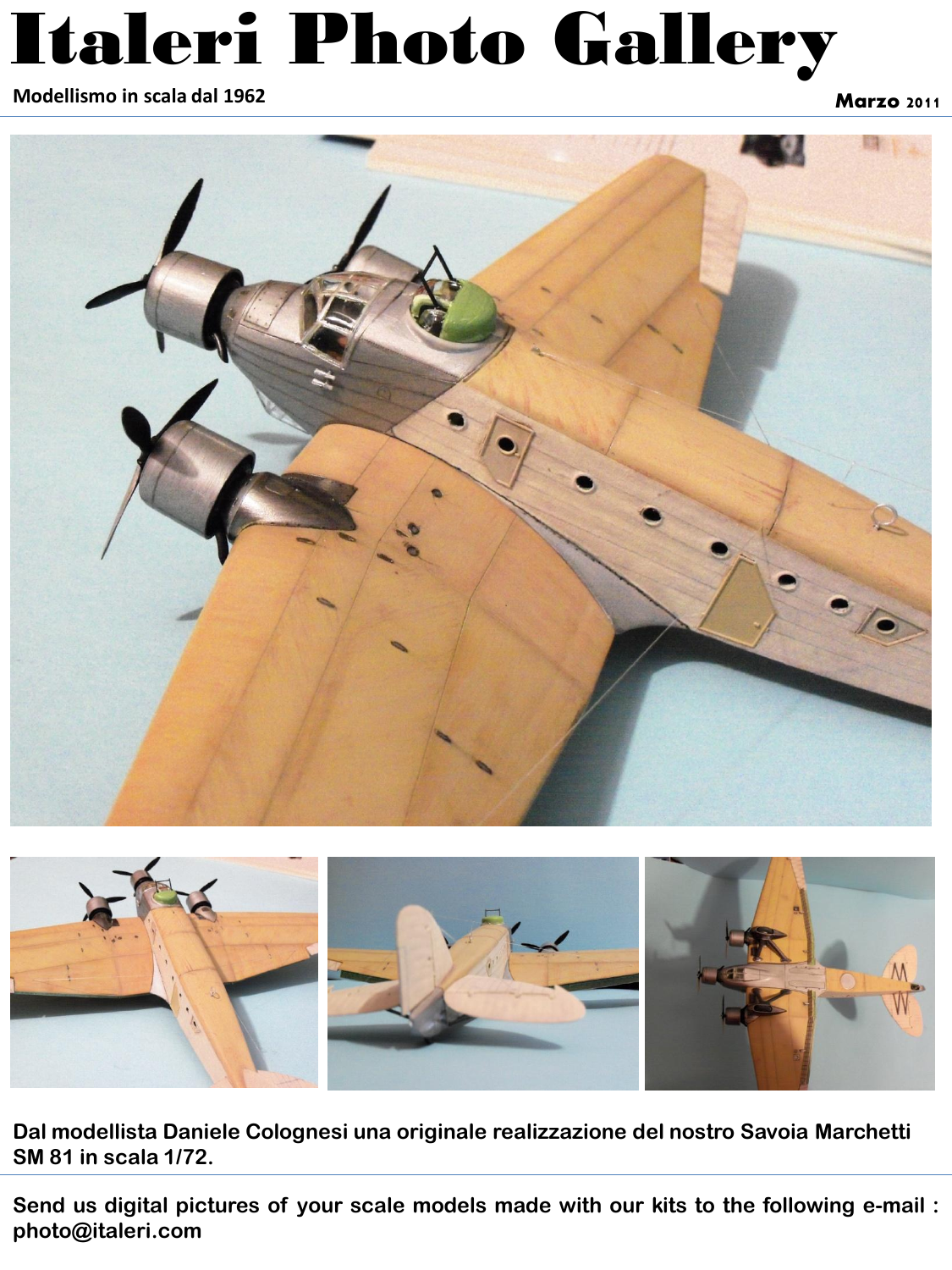**March 2011 Scale modelling since 1962**



**From Robert Nagle (Ontario, Canada), he used our American Superliner kit to replicate J&F Trucking #181 that he drove in 1996/1997. Resin newly suspension added, some scratch built details such as front bumper and rear fenders.**



**From Kevin Hawkins a big model of 1/24 scale car hauler truck . He starterd from our Peterbilt 377 (Italeri 740) with a lot of changes and improvement.** 

**Mandateci le foto digitali dei vostri modelli in scala realizzati con i nostri kit Italeri in formato .jpg all'indirizzo di posta elettronica photo@italeri.com .**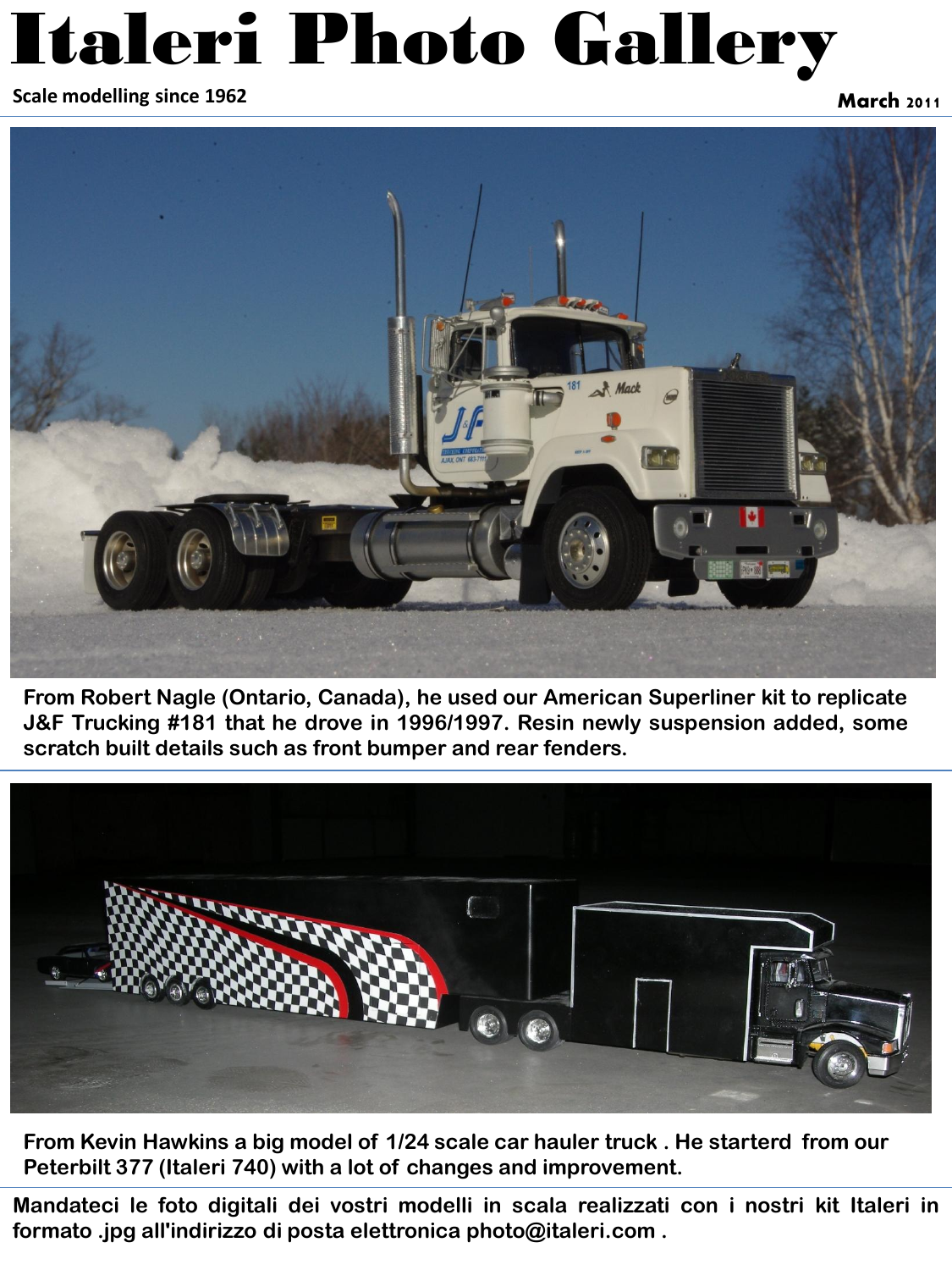**Modellismo in scala dal 1962 Marzo 2011**







**From Malta some pictures sent us from Oliver Bennett, a great fan of our products. Here some pictures of :**

**F-14 Tomcat F-5 Tiger Focke-Wulf FW 190**

**taken from his plane collection.**

**Mandateci le foto digitali dei vostri modelli in scala realizzati con i nostri kit Italeri in formato .jpg all'indirizzo di posta elettronica photo@italeri.com .**